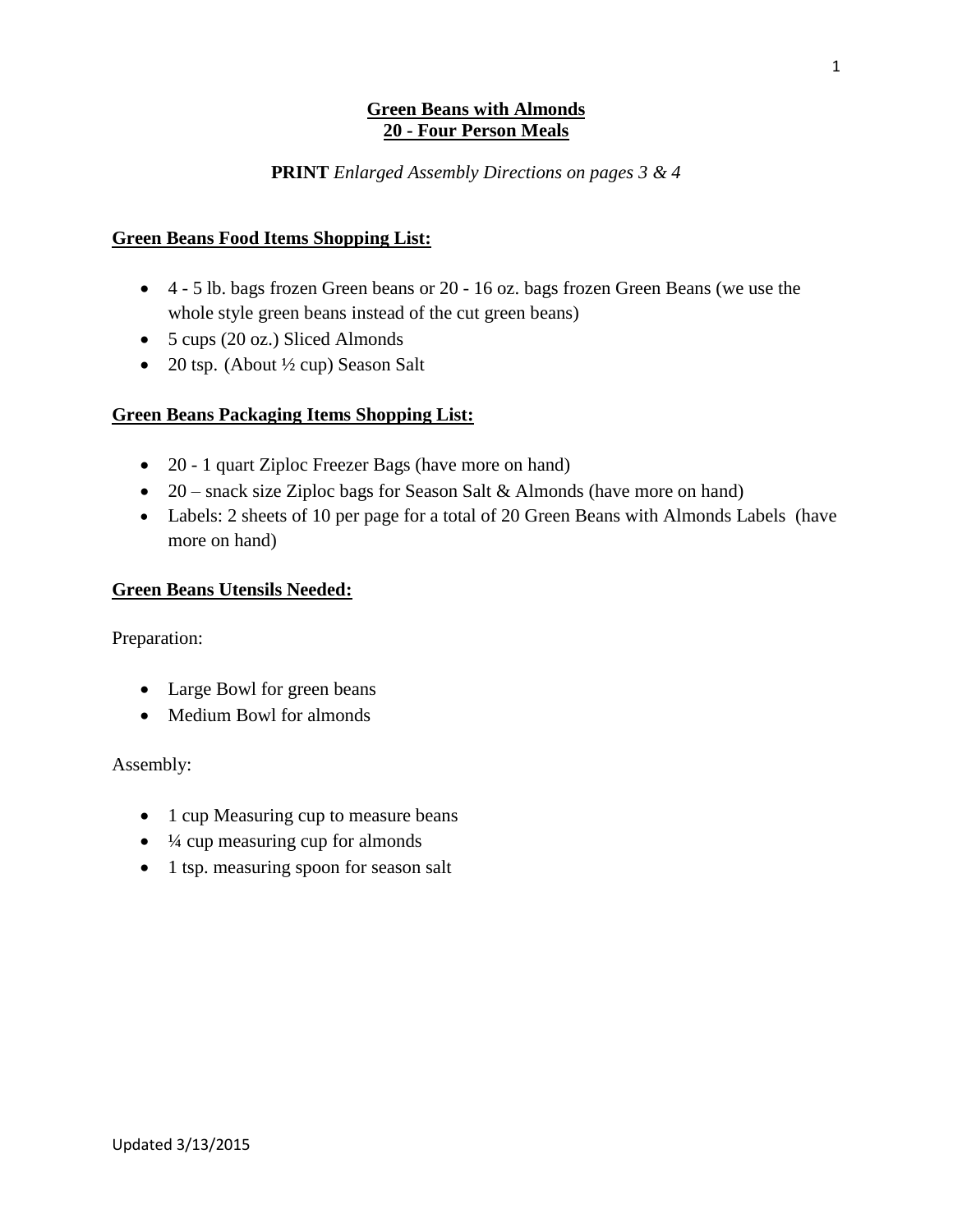## **Green Beans Prep:**

- 1. Empty green beans into a large bowl
- 2. Place almonds in a medium bowl

## **Green Bean Assembly:**

- 1. Apply Green Beans with Almonds Label to bag.
- 2. Add 1/4 cup Almonds to each snack size Ziploc bag.
- 3. Add 1 tsp. Season Salt to each snack size Ziploc bag.
- 4. Place snack size Ziploc into quart Ziploc bag with beans.
- 5. Place about 4 cups (fill full) of beans in each quart bag.
- 6. Squeeze out air from bag and Seal bag.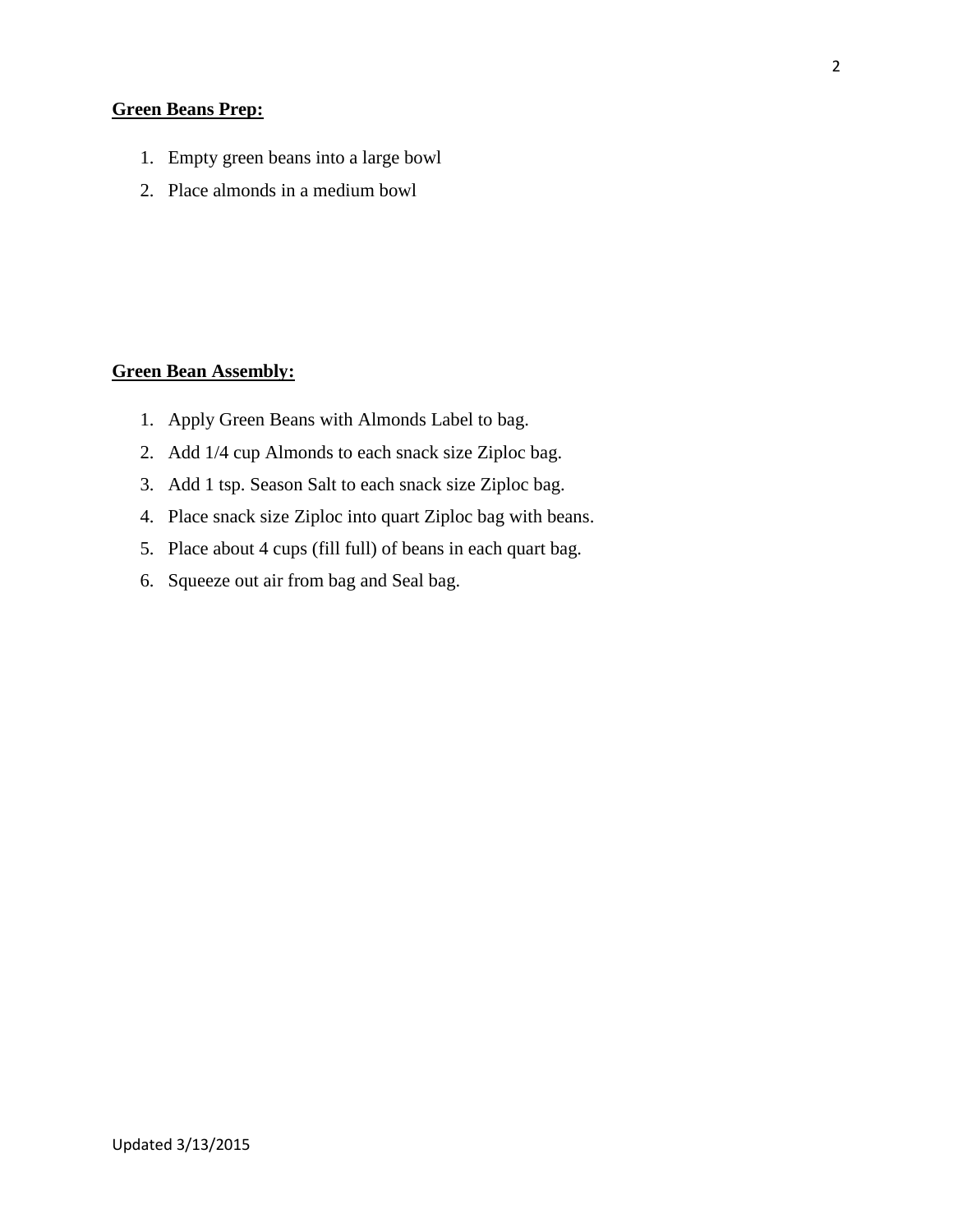## **Green Beans**

- 1. Apply Green Beans with Almonds Label to bag.
- 2. Add 1/4 cup Almonds to each snack size Ziploc bag.

- - - - - - - - - - - - - - - - - - 3. Add 1 tsp. Season Salt to each

snack size Ziploc bag.

- - - - - - - - - - - - - - - - - -

 $\times$  - - - - -